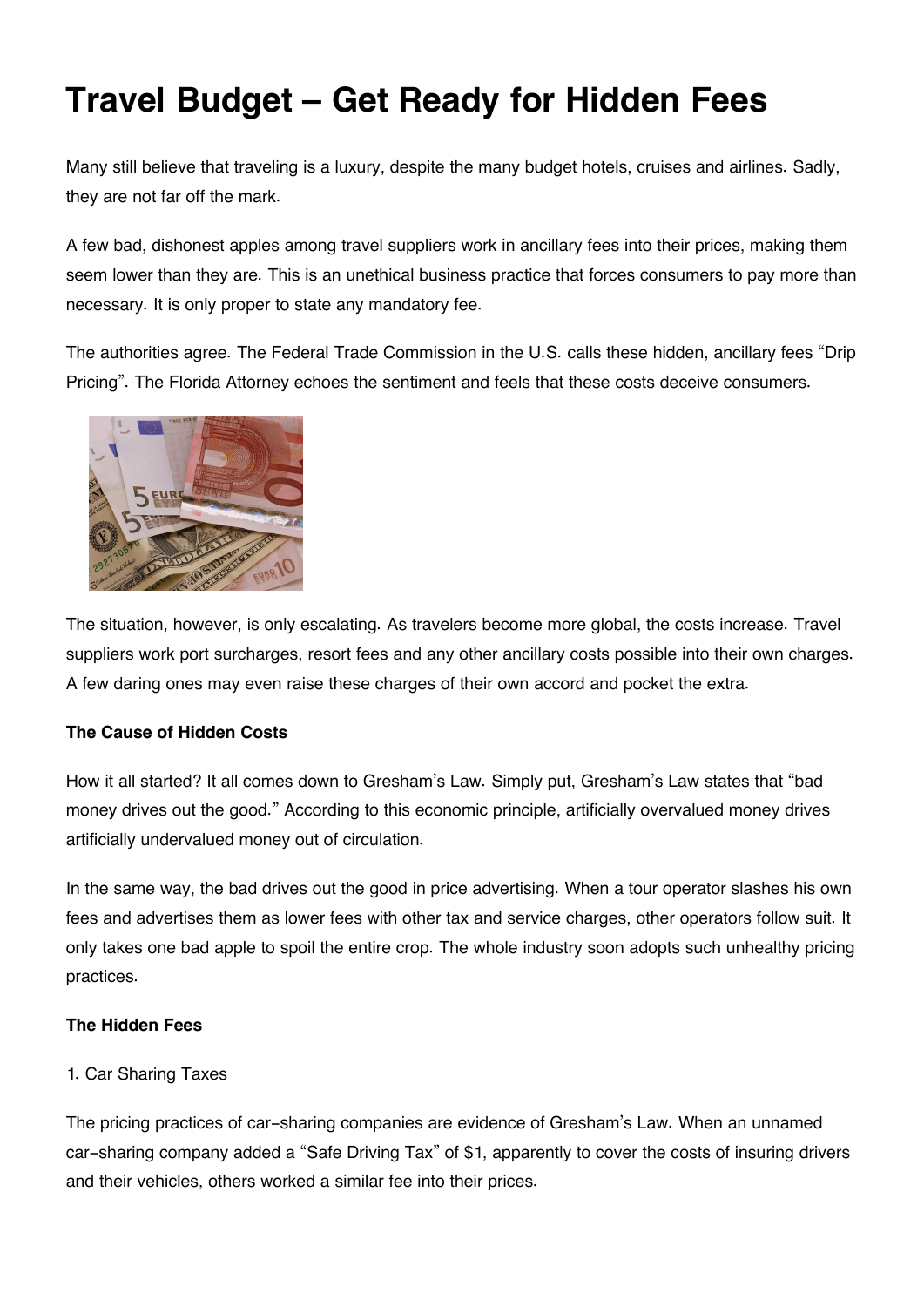Though the fees do go to pay for insurance, these companies seldom pay the insurer directly. The real cost of the insurance is likely lower than \$1.

Rental companies, too, resort to unnatural pricing. They add airport concession fees, customer facility charges, vehicle licensing fees, an excise tax and even energy surcharges to their base charges.



2. Airline Surcharges

Transport authorities in different countries have forbidden airlines from displaying ridiculously low prices and adding their own imposed fees or surcharges. One airline displayed a price of \$1369 for a round trip from San Francisco to Munich. The real fare was a mere \$615, with an addition \$800 in international or domestic surcharges.

However, they impose charges under different circumstances. They add fees to frequent flyer tickets and companion tickets. Some of them may not refund these ancillary fees when a customer cancels his ticket.

### 3. Hotel Service Fees

Many hotels claim that they are "All Inclusive." Customers assume that their rates include every aspect of their hotel stay. In reality, many hotels add resort or other service fees to their base rates.

They lure the unsuspecting traveler with low upfront room rates and slap them with other charges at the end of their stay. These may include charges for the use of their wireless internet services or gyms.

### 4. Wireless Internet Service Charges

To speak of the internet being expensive, it is tempting to take your laptop with you so that you have access to the hotel's wireless internet service. We tend to forget that the more we access, the more we pay. The internet in some countries is generally less expensive, but cost still accumulates over time.